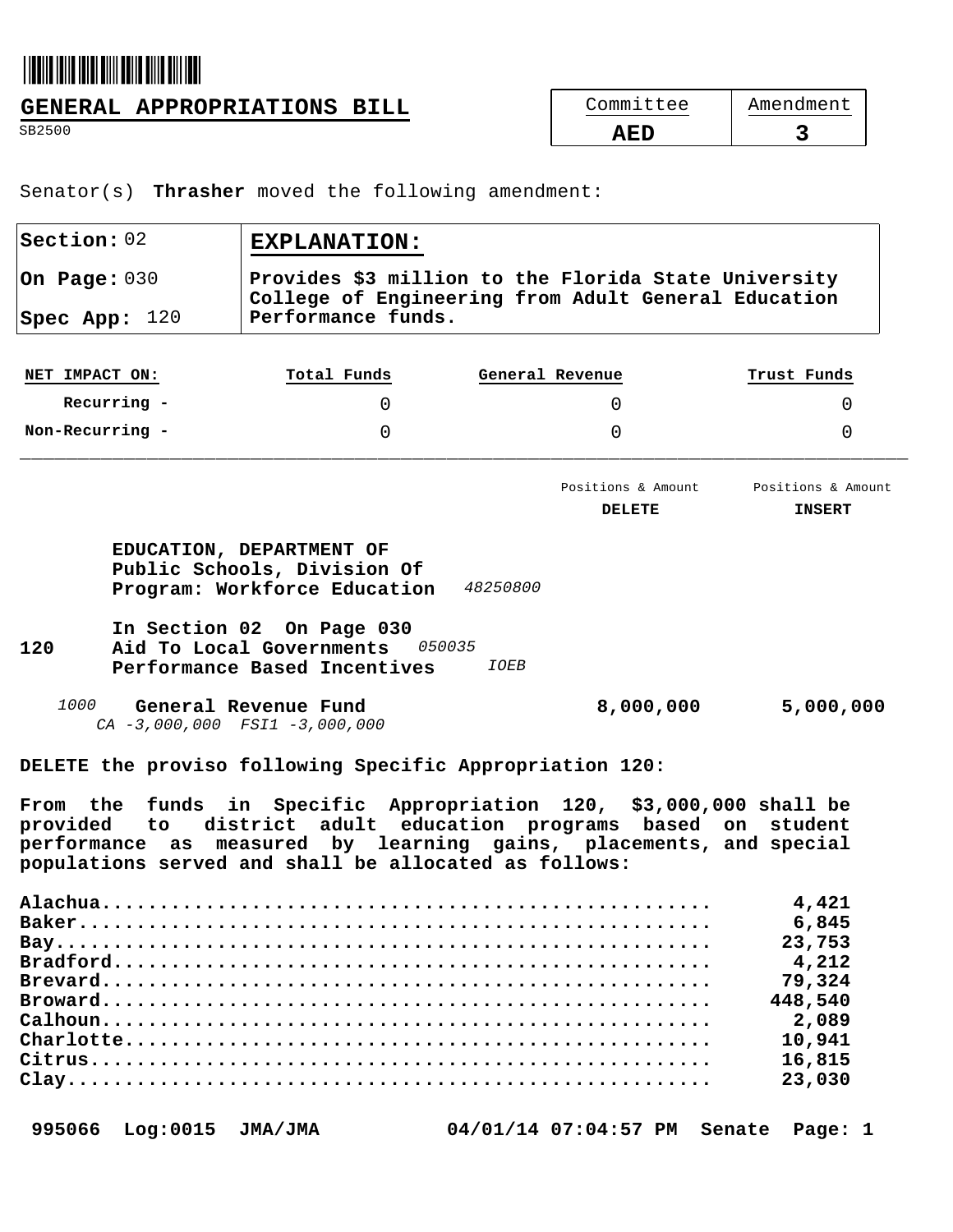| 43,916  |
|---------|
| 11,028  |
| 710,558 |
| 9,880   |
| 341     |
| 20,069  |
| 16,148  |
| 1,468   |
| 35      |
| 1,754   |
| 1,491   |
| 4,050   |
| 7,738   |
| 10,005  |
| 260,307 |
| 13,353  |
| 6,220   |
| 503     |
| 1,651   |
| 32,894  |
| 86,797  |
| 41,699  |
| 3,218   |
| 1,639   |
| 37,673  |
| 39,020  |
| 9,340   |
| 11,027  |
| 13,897  |
| 171,902 |
| 48,579  |
| 204,678 |
| 55,501  |
| 284,894 |
| 71,272  |
| 1,385   |
| 19,108  |
| 17,864  |
| 70,185  |
| 1,580   |
| 6,528   |
| 5,200   |
| 3,352   |
| 3,700   |
| 4,322   |
| 12,261  |
|         |

Universities, Division Of Program: Educational And General Activities 48900100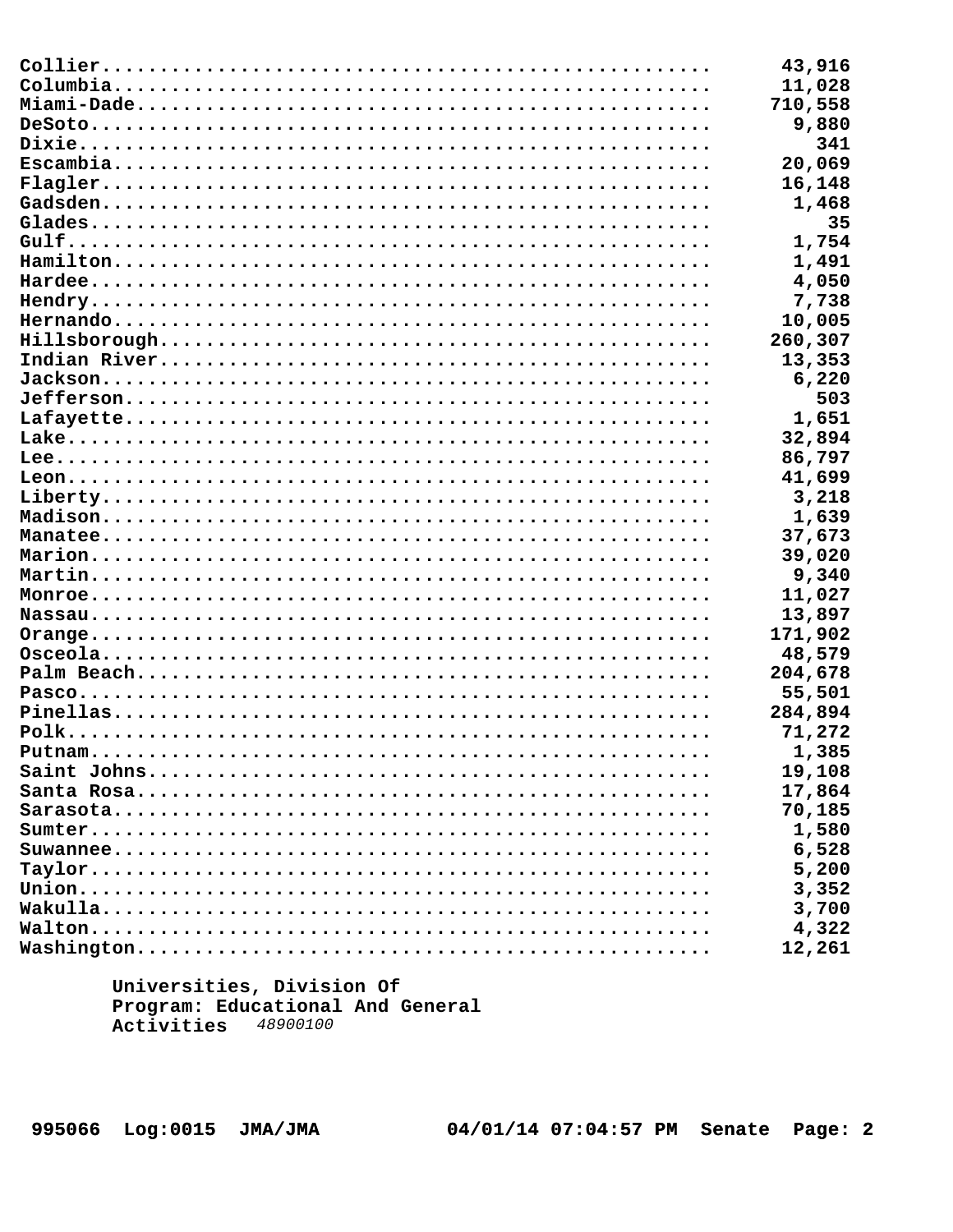- In Section 02 On Page 039<br>143 Aid To Local Governments **143 Aid To Local Governments** *052310*  **Grants And Aids - Education And General Activities** *IOEB*
	- *1000* **General Revenue Fund 1,610,836,321 1,613,836,321**  *CA 3,000,000 FSI1 3,000,000*

**DELETE the proviso following Specific Appropriation 143:**

**Funds in Specific Appropriation 143 from the General Revenue Fund shall be allocated as follows:**

| 279,087,010                          |
|--------------------------------------|
| Florida State University 247,706,273 |
| 80,744,181                           |
| 169,957,954                          |
| 20,514,526                           |
| 10,831,272                           |
| 116,363,557                          |
| 69,067,017                           |
| 205, 334, 321                        |
| 155,978,256                          |
| 62,279,433                           |
| 46,449,065                           |
| 16,288,785                           |
| 30,234,671                           |
| 100,000,000                          |
|                                      |

**AND INSERT:**

**Funds in Specific Appropriation 143 from the General Revenue Fund shall be allocated as follows:**

|                                               | 279,087,010   |
|-----------------------------------------------|---------------|
|                                               | 250,706,273   |
|                                               | 80,744,181    |
| University of South Florida                   | 169,957,954   |
| University of South Florida, St. Petersburg   | 20,514,526    |
| University of South Florida, Sarasota/Manatee | 10,831,272    |
| Florida Atlantic University                   | 116,363,557   |
| University of West Florida                    | 69,067,017    |
| University of Central Florida                 | 205, 334, 321 |
| Florida International University              | 155,978,256   |
| University of North Florida                   | 62,279,433    |
| Florida Gulf Coast University                 | 46,449,065    |
|                                               | 16,288,785    |
| Florida Polytechnic University                | 30,234,671    |
| State University Performance Based Incentives | 100,000,000   |